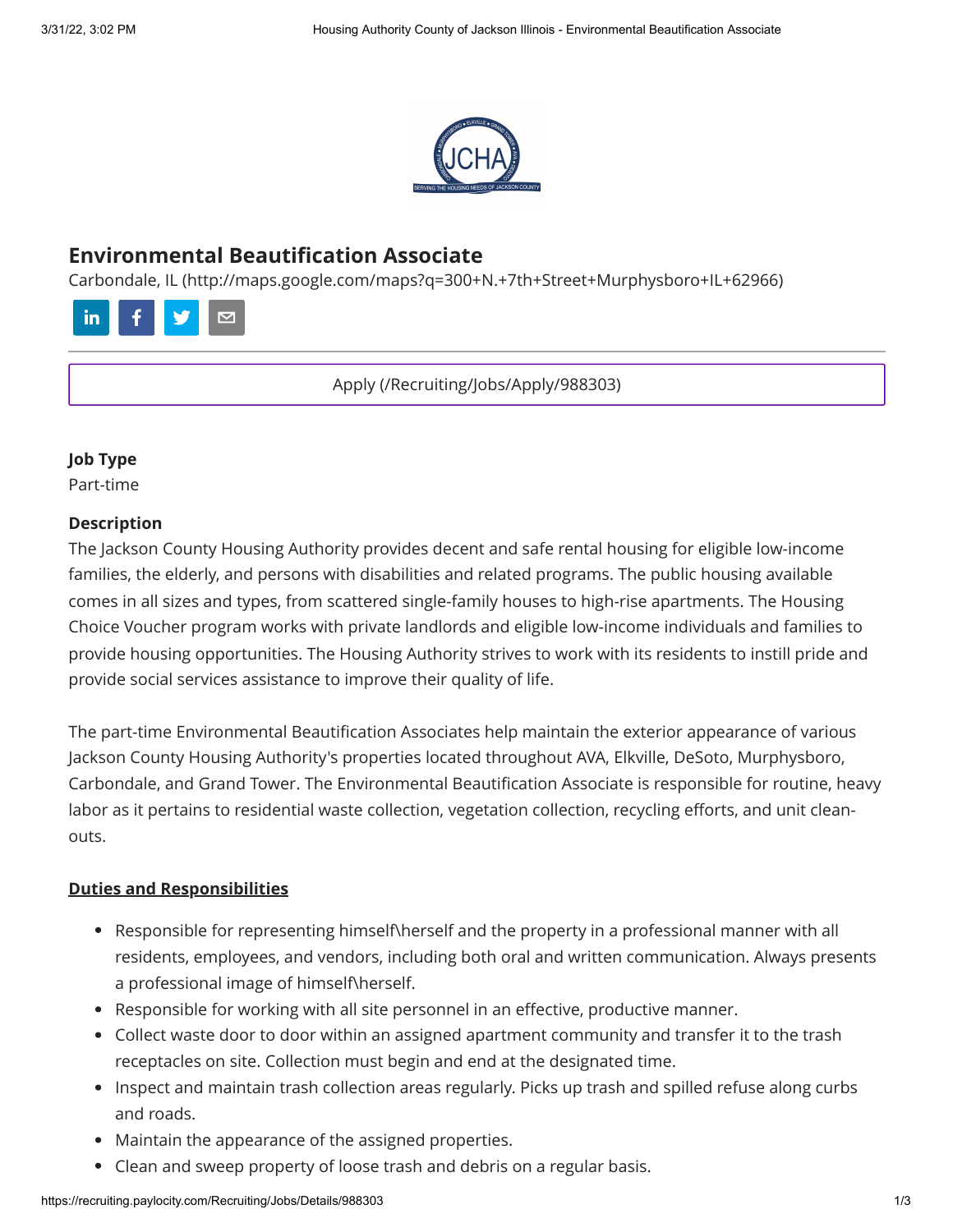- Drives utility vehicles on an established waste collection route.
- Performs at a constant pace in all weather conditions.
- Lifting, extensive walking, and pulling/pushing heavy carts.
- Inspect and maintain all on-site waste collection stations
- Assists the Property Manager as needed with maintenance functions such as ensuring that all property and grounds are maintained according to company policy.
- Performs special assignments as needed or as requested by the Director of Asset Management for Operations.
- Executes such other responsibilities as determined by the Director of Asset Management for Operations.
- Performs all other duties as assigned.

## **Working Hours**

- Part-time, 20 hours per week
- $12:00 \text{ p.m.} 4:00 \text{ p.m.}$
- Monday Friday

# **Salary**

• \$13.50/hr starting

#### **Requirements**

#### **Knowledge and Skills**

- 1. Ability to read and write at the level required for successful performance.
- 2. Ability to follow verbal and written instructions.
- 3. Ability to maintain effective working relationships.
- 4. Knowledge of safety practices & procedures.
- 5. Ability to maintain simple records.

# **Physical Demands**

- 1. Sufficient vision to read the fine print.
- 2. Sufficient stamina to perform physical labor in adverse conditions.
- 3. Sufficient body movement to drive, climb, bend, and kneel.
- 4. Dexterity to manipulate tools.
- 5. Sufficient strength to lift up to 75 pounds.
- 6. Physical capability to tolerate height.
- 7. Ability to operate a vehicle observing legal & defensive driving habits.

#### **Hiring Requirements**